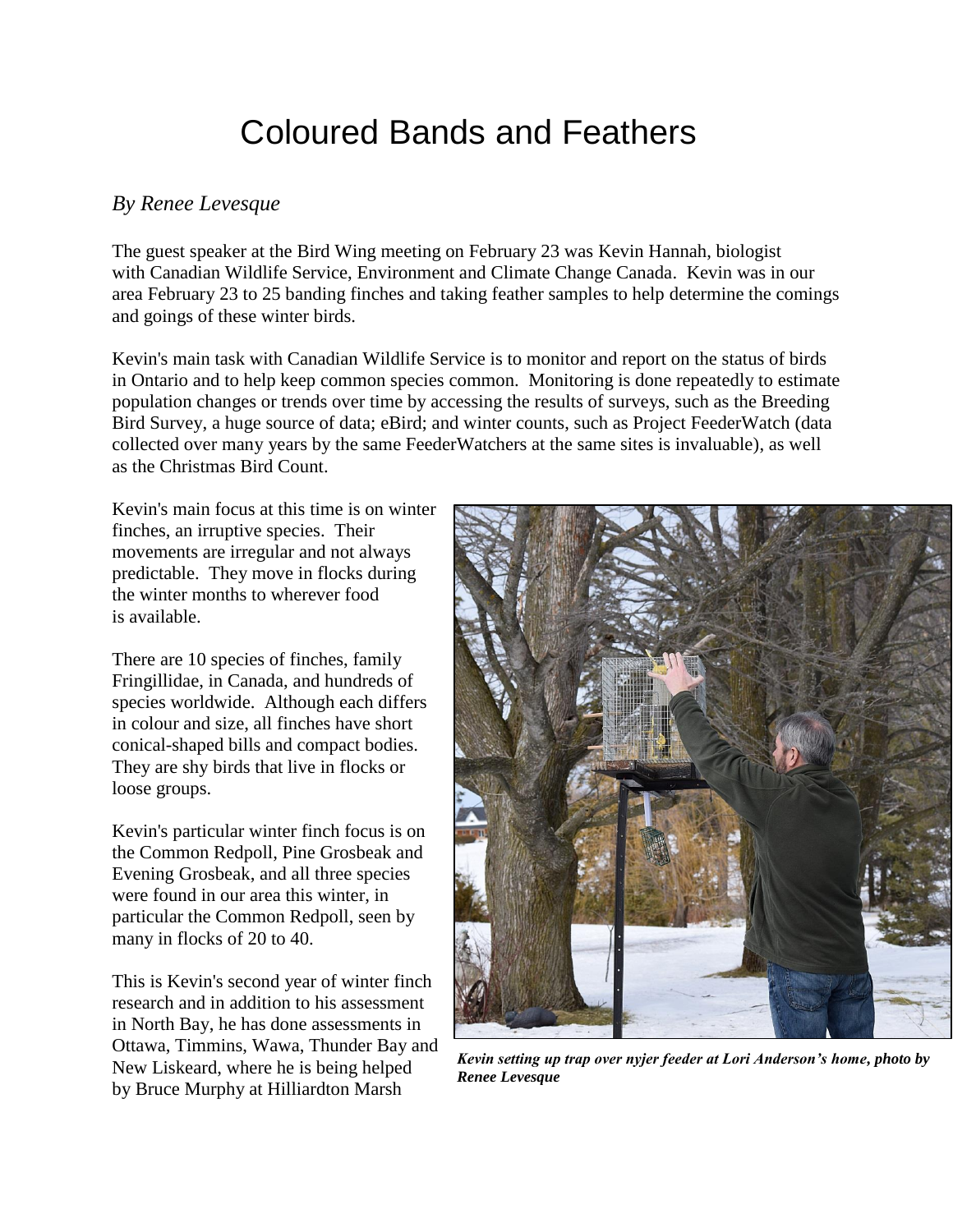through the banding of finches.

Kevin uses coloured bands, with a different colour of band for each species, for each year and for each area. The advantage of coloured bands is that a bird does not have to be recaptured to determine what year and where the bird was banded. If you see a Common Redpoll, an Evening Grosbeak or a Pine Grosbeak with a coloured band, be sure to note the colour of the band and where you saw the banded finch and contact Kevin at [kevin.hannah@canada.ca.](mailto:kevin.hannah@canada.ca)

To obtain further data for his assessment, Kevin contacted Dick Tafel to do banding and take feather samples in our area, and Dick arranged for Kevin to set up his traps at the homes of Lori Anderson, Mary Young, and Ernie Frayle. Kevin reports he did catch and collect quite a few Common Redpolls and Evening Grosbeaks to band and obtain feathers from. Although he saw Pine Grosbeaks on Peddler's Drive, he didn't manage to catch any.



Common Redpolls breed in the Arctic and in the Boreal forests of Northern Canada and so are generally seen in more populated areas of the south only in the winter. They tend to head south in search for food during the winter on a fairly regular basis, generally every second year, in search for birch and alder catkins, their preferred food. If you don't see them at your nyjer feeders, check out birch trees where you will often see them feeding at the tips of branches hanging upside down. Common Redpolls are widespread and abundant. Their populations have changed little since the 1960s.

Pine Grosbeaks were not seen in great numbers in our area this winter, but there were some. This handsome bird is the largest of the winter finches. It breeds in the open coniferous forests of Northern Canada, as well as Northern Eurasia, and like all irruptive species, winters where the food is plentiful. It prefers the buds, seeds and fruits of spruce, pine, maple and mountain ash. According to the North American Breeding Bird Survey, Pine Grosbeak numbers have declined since the late 1960s, with the largest decline in New Brunswick.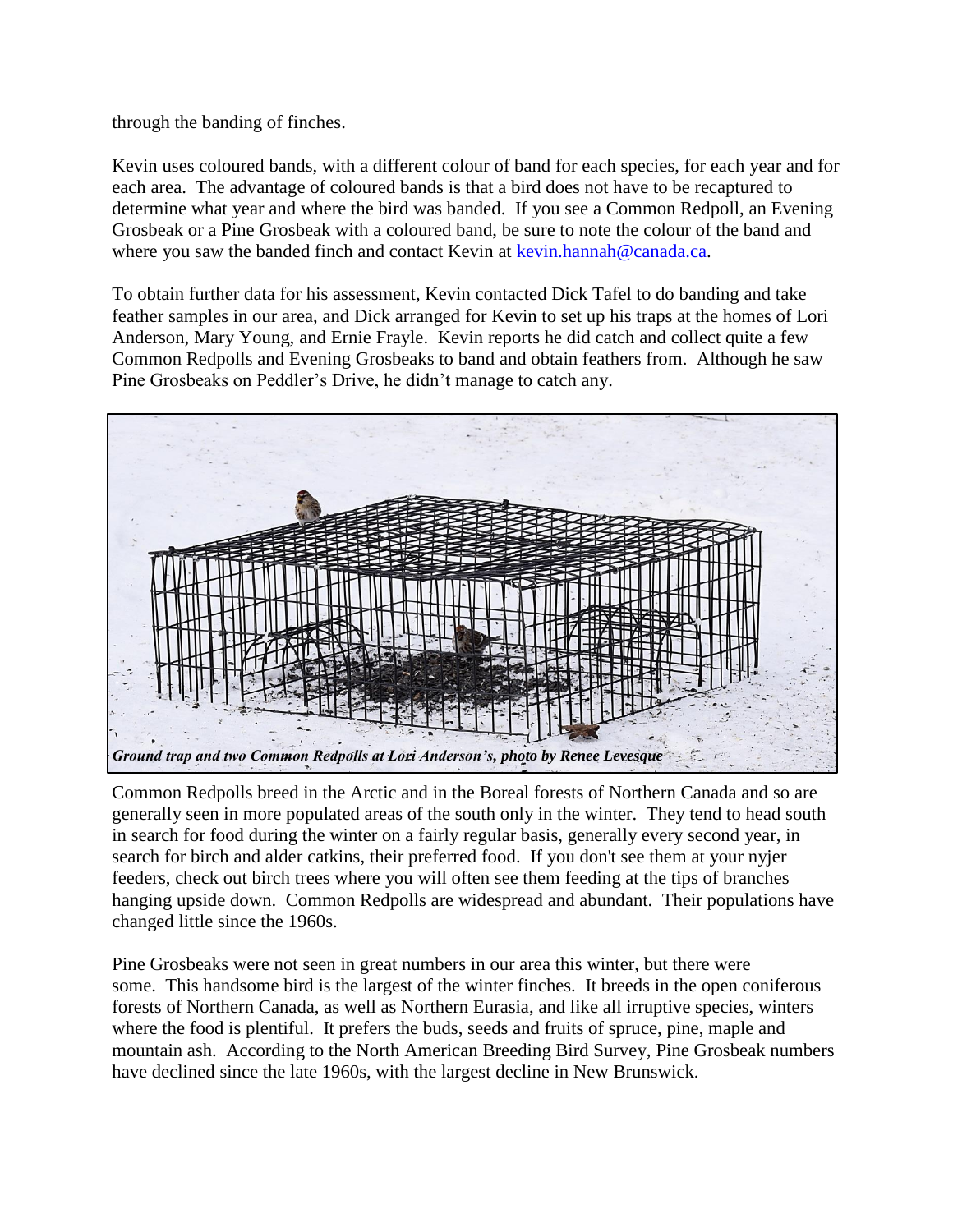Evening Grosbeaks were seen in large flocks of up to 40 in some areas here this winter. They have now been identified by the Committee on the Status of Endangered Wildlife in Canada as a high priority for conservation. Kevin's research could help determine what may be happening here and lead to a decision by Environment Canada on what can be done to prevent a further decline. Evening Grosbeak numbers were either stable or increased until 1980 when their numbers began to decline significantly from 1980 to 1998, with the steepest

the Great Lakes

region. Many long-time



decline in the Northeast and *Kevin with female Evening Grosbeak at Mary Young's, photo by Dick Tafel*

birders in Northern Ontario will tell you that there are simply not the numbers there once were.

The cause of this decline is not known. It may be simply that Evening Grosbeaks are not going as far south in the winter; it may be related to food availability; and it may be their numbers have stabilized since they came east.

Prior to the late 19th century, Evening Grosbeaks did not occur east of the Great Lakes. Since then, they have gradually expanded their range from western to eastern North America - to Ontario, Quebec, the Canadian Maritimes and New England. It is believed they moved east because of the planting of box elder trees, a favourite winter food source, and because of spruce budworm outbreaks, the larvae of which is another favourite food supply. It should be noted that Evening Grosbeak numbers remain stable in the west, in the Rocky Mountain region, so it may be Evening Grosbeaks are undergoing regional declines only. Kevin's assessment will help map the changes in distribution of wintering populations.

Only a small portion of the bird population is ever banded and the recovery rate of recapturing or, in the case of coloured bands, seeing a bird with a coloured band is very low and, therefore, it can take decades to accumulate data from banded birds. From 1955 to 1995, 69,079 Evening Grosbeaks were banded, but only 1,174 were recovered (l.7%). Of the 2,044 Pine Grosbeaks banded, only six were recovered (0.3%); and of 98, 123 Common Redpolls banded, only 98 were